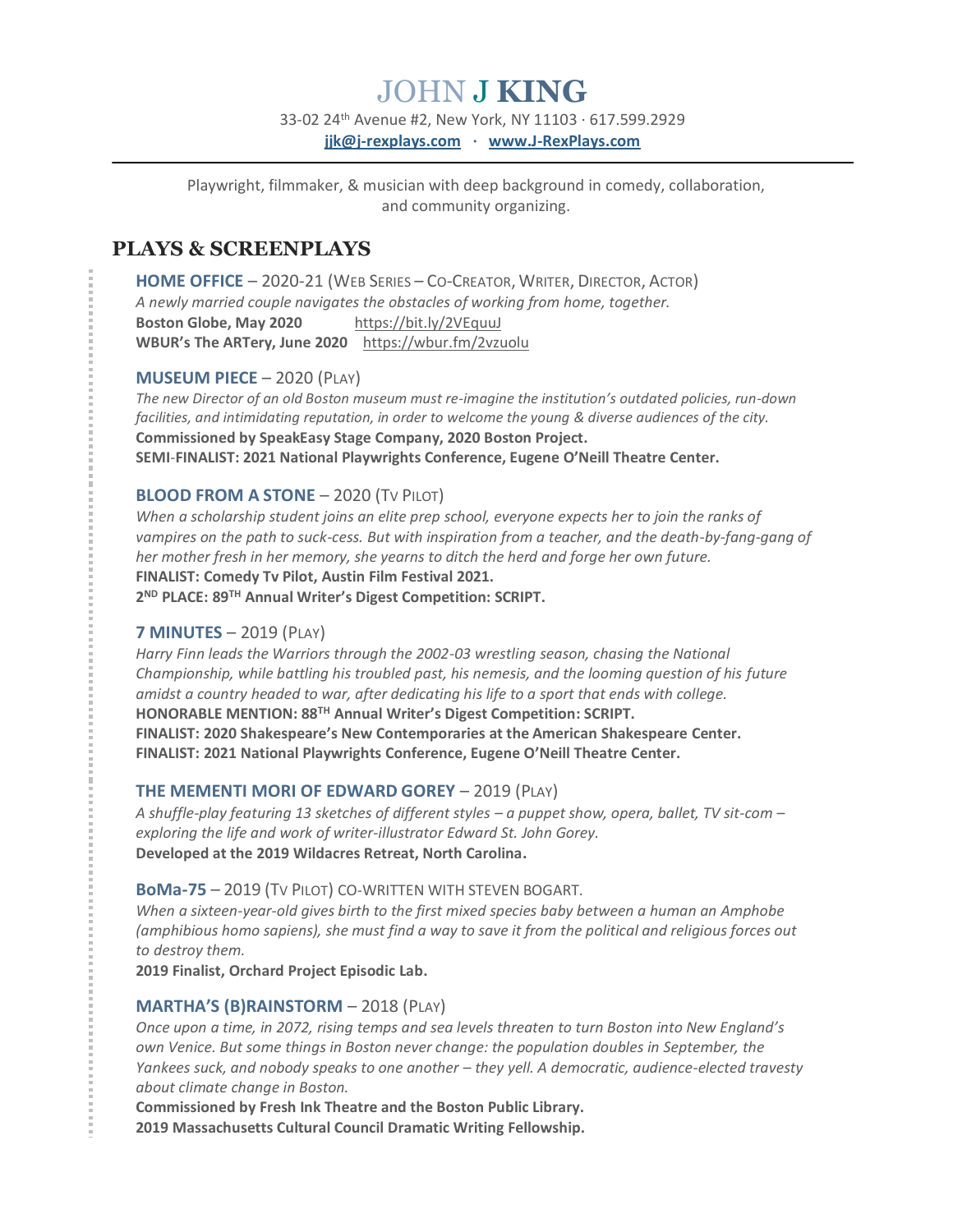### **BLUESHIFT** – 2016 (PLAY)

*As she takes her career and new relationship to the next level, Martha must confront the deep dark corners of mind. A black dramedy about Depression and time travel.* **2016 Finalist: National Playwrights Conference, Eugene O'Neill Theatre Center. 2017 Finalist: Kitchen Dog Theatre New Play Series 2018: Semi-Finalist: Bay Area Playwrights' Conference**

#### **DER VAMPYR** – 2014 (OPERA LIBRETTO)

*The newest recruit to London's vampire coven must 'turn' 29 new brides over the lunar cycle to achieve immortality. Little did he suspect that some women bite back! A comic-opera satirizing misogyny and rape culture, adapted from the Gothic Opera by Heinrich Marschner.*

**Commissioned by OperaHub.**

**2014 OperaHub Production, Boston.** 

**Press:** http://www.j-rexplays.com/dervampyr.html

#### **FROM DENMARK WITH LOVE - 2013 (PLAY)**

*Hamlet's father has died and his uncle took over the throne. As Hamlet investigate's his father's death, he uncovers a plot to destroy the world – but who's behind it? Claudius? Or…the Norwegians?! Ophelia Balzac and Horatio Q. Moneypenny team up with their super spy pal to track down what is rotten in the state of Denmark! A mash-up of James Bond and Hamlet.*

**2011 Premiere of 15-minute version as part of Something Rotten: Hamlet Remixed!**

**2013 Vaquero Playground Production, Boston. Press:** http://www.j-rexplays.com/denmark.html **2013 Outside the Box Festival.**

## **DIRECTING & COLLABORATIONS**

**The NanoTheatre Games** – 2019, BEAVER COUNTRY DAY SCHOOL.

*DIRECTOR / CO-CREATOR*

*Two teams create competing short plays inspired by the same object, and the audience votes for the winner.*

**INTERFERENCE** – 2015, LIARS & BELIEVERS, AT THE AMERICAN REPERTORY THEATRE *CO-CREATOR & PERFORMER*

*Ensemble-devised performance about tragedy, grief, and recovery. Directed by Steve Bogart.*

**SubMerged** – 2015, BEAVER COUNTRY DAY SCHOOL

*DIRECTOR / CO-CREATOR When a murder occurs in a hotel on lockdown due to a virus outside, the guests (audience) must observe each other and solve the mystery. An immersive theatre piece that takes the audience through the school.*

**Lunar Labyrinth** – 2014, LIARS & BELIEVERS, AT THE AMERICAN REPERTORY THEATRE *CO-CREATOR, MUSICAL SCORE, & PERFORMER An ensemble-devised play about ghosts, nature, and lost love, inspired by an original story by Neil Gaiman.*

**MixTape** – 2014, BEAVER COUNTRY DAY SCHOOL *DIRECTOR / CO-CREATOR Fourteen sketches of different styles including dance, puppetry, and silent film, exploring growing up and moving on.*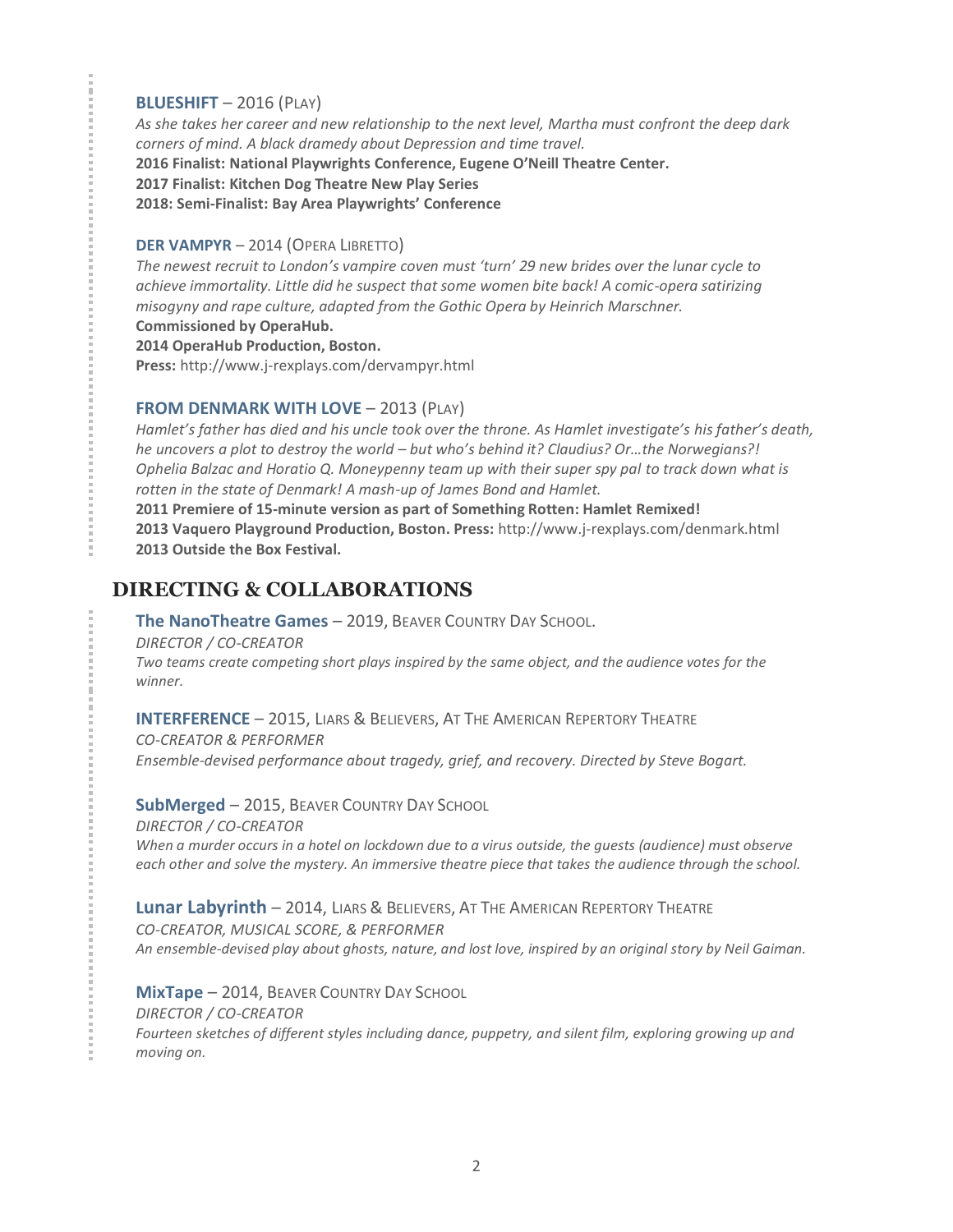# **PUBLICATIONS**

**It's Not Easy Being Green,** SEPTEMBER 2021 – HowlRound Theatre Commons. <https://howlround.com/its-not-easy-being-green>

**Agatha Christie Heroine Responds to Trump's Attempted Coup by Taking An Ample Breakfast,** NOVEMBER 2020 – WEEKLY HUMORIST. [https://www.weeklyhumorist.com/agatha-christie-heroine](https://www.weeklyhumorist.com/agatha-christie-heroine-responds-to-trumps-attempted-coup-by-taking-an-ample-breakfast/)[responds-to-trumps-attempted-coup-by-taking-an-ample-breakfast/](https://www.weeklyhumorist.com/agatha-christie-heroine-responds-to-trumps-attempted-coup-by-taking-an-ample-breakfast/)

**Theatre Group Accidentally Raises \$1,347,256 With OnlyFans Production Of** *The Vagina Monologues***,** OCTOBER 2020 – THE BROADWAY BEAT[. https://bit.ly/32rrkjr](https://bit.ly/32rRKjr)

**Playwrights' Guide To Self-Production,** MARCH 2020 – HOWLROUND THEATRE COMMONS. <https://howlround.com/playwrights-guide-self-producing-part-i>

# **EDUCATION**

**B.A. THEATRE & ENGLISH,** SUNY GENESEO – 2004 Dean's List, President's List, Member Alphi Psi Omega: National Theatre Honor Society. 3.9 GPA

# **PROFESSIONAL EXPERIENCE**

**HISTORICAL TOUR GUIDE** CAMBRIDGE HISTORICAL TOURS, BOSTON 2018 - 20

Custom and boutique tours of downtown Boston's Freedom Trail, Harvard University, and Cambridge, covering pre-Colonial, English Colonial, and Revolutionary history to the present.

### **HOUSE MANAGER, PUBLIC PROGRAMS** MUSEUM OF FINE ARTS, BOSTON 2015 - 18

Oversaw logistics & front of house operations for 600 programs each year, including promotional and information copywriting and -editing; staff scheduling and management, venue stewardship, and all customer service operations.

### **STREET TEAM PROGRAM DIRECTOR** COMPANY ONE THEATRE, BOSTON 2014 - 15

Coordinated events and marketing to promote shows and programming, and deepen ties to Boston's high school and college age students. Oversaw all film and video, including conception, writing and production of promotional, documentary, and fundraising clips. Successfully increased youth audience (under 30) by 23% in first season.

# **ORGANIZATIONS**

**DRAMATISTS' GUILD OF AMERICA,** 2015 – PRESENT. **SMALL THEATRE ALLIANCE OF BOSTON** FOUNDING MEMBER, 2013.

# **SKILLS**

- Microsoft Office Suite & Outlook
- Final Draft
- Script Writing, Formatting, and Coordination.
- Musician: Guitar, Violin, Percussion, Producing.
- Puppet Making and Performance.
- Google Suite
- Calendar Management
- Mac Creative Suite: iMovie, GarageBand
- Research and Archives
- Baking: Breads, Cookies, and Pies.